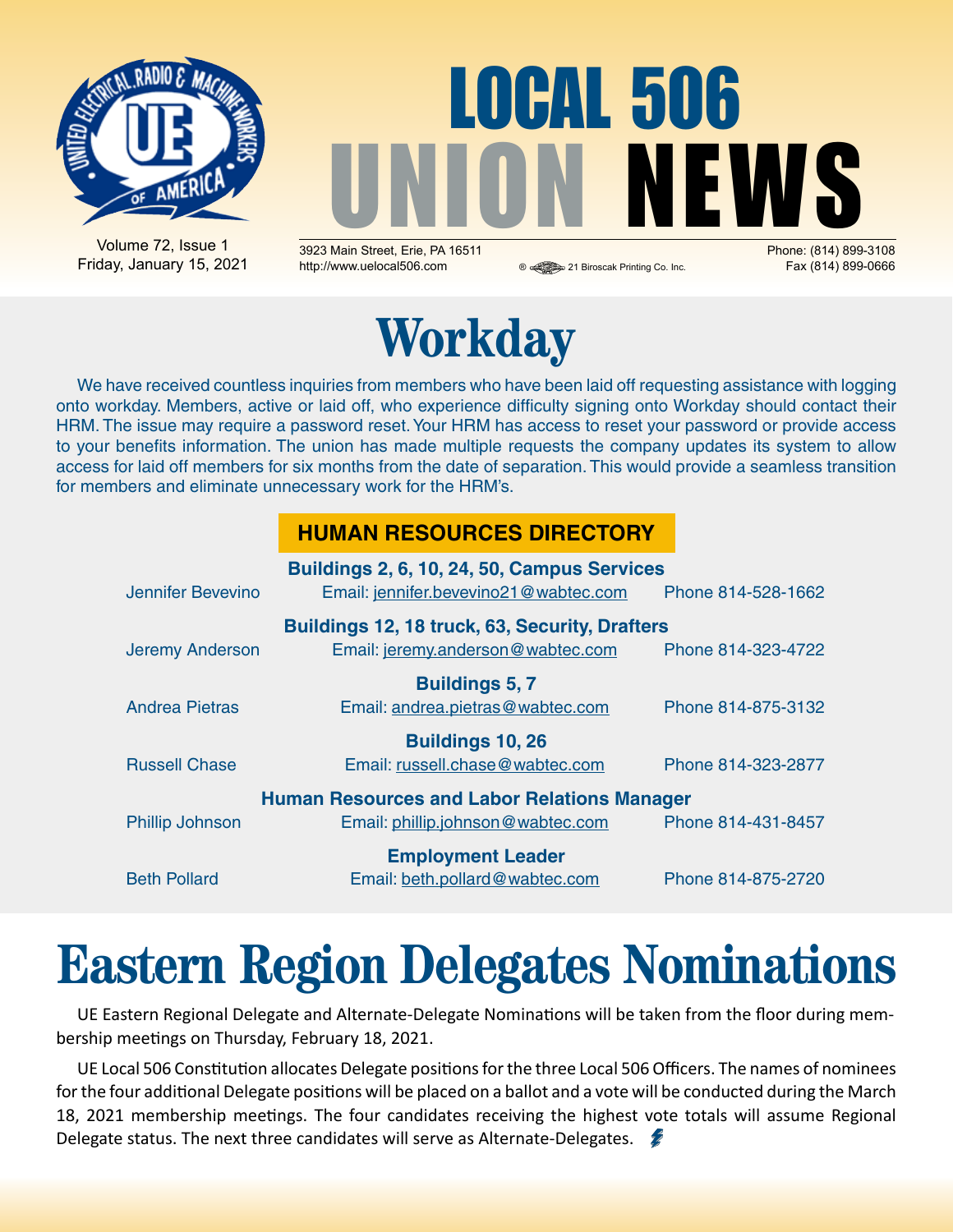# **Chief Plant Steward's Report**

#### *By Leo Grzegorzewski*

Looking back at 2020 is not easy for most of us. COVID-19 dominated our lives over the past year. Daily news reports of infections and deaths were constant reminder of how bad this pandemic is. Since March, we also dealt with isolation, business closings, and shortages that made our lives difficult. New vaccines and therapeutics give some hope we will get back to normal soon. If COVID-19 was not enough to deal with, recent elections did not make our lives any easier. In my fifty-nine years, I have never seen our country so divided. I personally witnessed family, friends, and U.E. 506 members often engaging in heated debates, with



WTF! My hope is, time will heal the scars of the wounds caused by this division.

Listed are the 2020 grievance totals for the year. in 2020, local U.E. 506 filed 648 grievances. Of the 648 grievances filed, we argued 514 or 79% of them through Step II, Step III, or are in arbitration. The grievance committee also processed over thirty unsettled grievances from 2019 in 2020. Currently, we have six arbitrations at various steps in the process. They are the 19 code pay issues out of bldg. 10, Continuation of Benefits, Layoff and Recall procedure, Bumping (down) rights, Temp Transfers, and Time and Attendance grievances. They represent at least ninety-eight grievances. As you can see by the chart, Wabtec and its lawyers are not settling many grievances. Let's hope 2021 is better than 2020. Be safe and stay healthy.

#### **37% 21% 15% 12% 8% 4% 3% 2020 GRIEVANCES (648 TOTAL) DClosed Total Grievances (240) or 37% Z**IYet to be argued **Total Grievances (134) or 21% Arbitration Total Grievances (98) or 15% D**Step III **Total Grievances (76) or 12% D**Step II **Total Grievances (55) or 8% Hold Total Grievances (26) or 4% Duplicate grievances Total Grievances (19) or3%**

# **UE Local 506 Toy**

Once again, we would like to thank all of you who contributed to our 2020 Toy Drive. Our warmest appreciation goes out to 506 members, Local 618, Plant Security, retirees, and the folks in the community who dropped off toys or monetary gifts. Your contributions made this year's drive a great success. In total we raised over \$15,000.00 to benefit the Erie Family



Center, Martin Luther King Center and the Union City Family Center. Special thanks to Board Member-At-Large Jason Trayer and our Chief stewards for their efforts during this difficult year.

#### **JANUARY Membership Meeting Notice**

**Out of an abundance of caution, we strongly encourage everyone to attend membership meetings via Zoom. A maximum of 50 people will be permitted during membership meetings. Anyone in excess of 50 will be asked to attend the meeting via Zoom. All in attendance will be required to wear a mask and asked to help disinfect their area before departing.**

**Agenda:** 

- **Financial Report**
- **Officers Report**

**Committee Reports and General Business**

**Membership Meetings & Times Thursday, January 21, 2021 7:30 a.m. (3rd Shift) 12:30 p.m. (2nd Shift) 3:30 p.m. (1st Shift)**

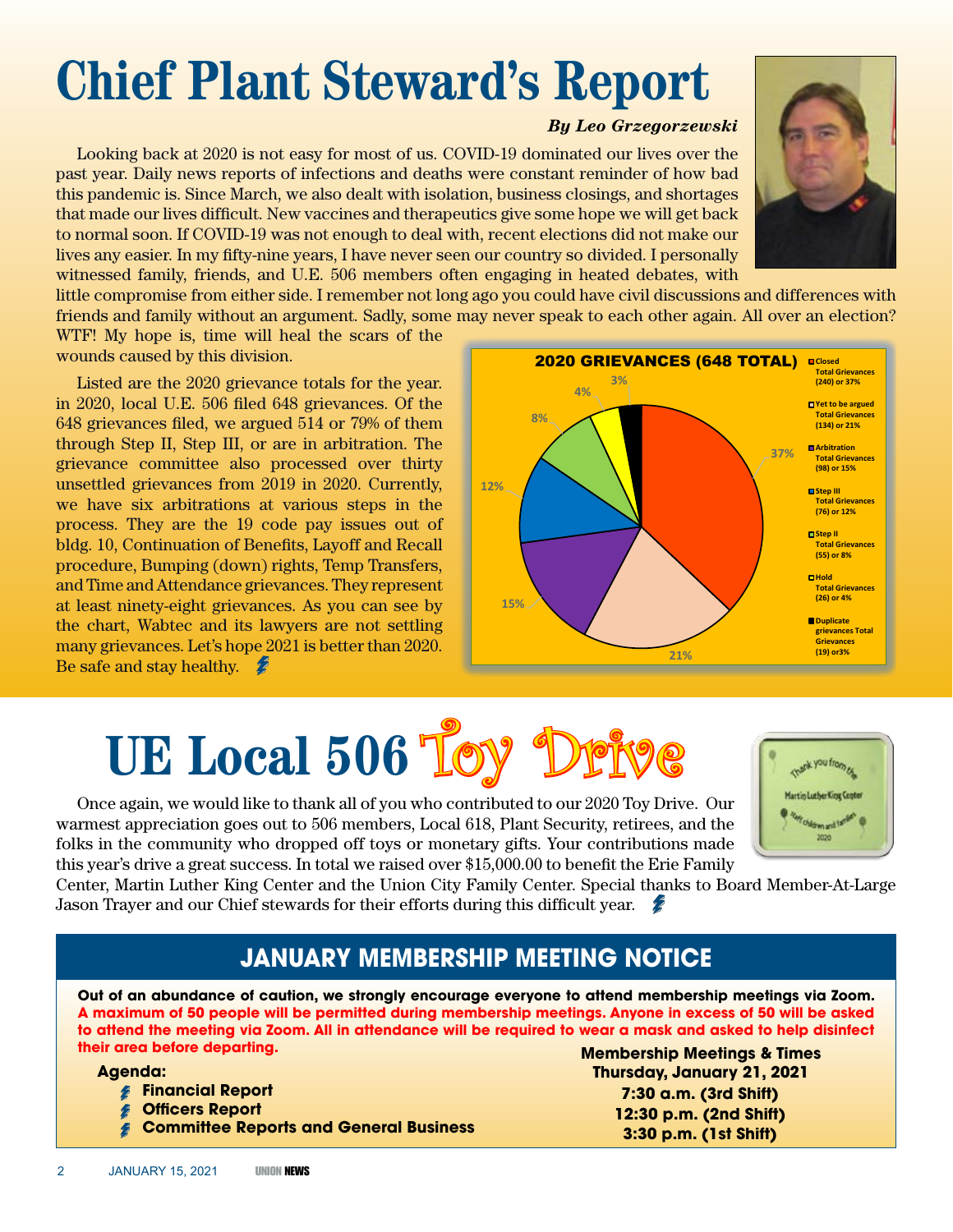## **President's Report**

#### *By Scott Slawson*

Happy New Year! As we welcome in 2021, we also hope to see some positive change. While Corona virus infection rate and death continue at a rapid pace there is a sign of hope on the horizon. The immunization shot is finally becoming available and should soon be coming to a location near you. The experts are saying this virus should be under control late this year and we should be able to return to some form of normalcy by then. In the meantime, I continue to urge everyone to take all available precautions. Maintain social distancing, wear your mask when around others, wash your hands and sanitize regularly. We have had many



members and family contract Covid and some of us have lost loved ones to it. These precautions are as much for them as they are for you. Please look out for each other and do the right thing.

As the new year rings in our struggles with the company continue. We have completed the layoffs and all told we currently have 406 of our brothers and sisters awaiting recall. I want to thank those that took a save-a-job to help mitigate the number of layoffs. Congratulations to you and best of luck in your next stage of life. We continue to press the company on all the same issues we have been fighting through over the last year and a half. The company seems fit to want to continue down the path they have been following. Many of the grievances we have are related and will be cleared up one way or another after some arbitration hearings. The company is still refusing to arbitrate via zoom even though we are doing step 3 grievance meetings that way. I can only assume they know they are wrong in many of their positions and want to ride that out as long as they can.

They are starting to try to ramp up the Vendor Managed Inventory throughout the plant. These programs have always fallen flat on their face and we always take the blame. The company's claim is always the same. It will save money. It never does because they never measure how much time is lost when we are waiting on VMI or farmed out parts. Instead, they want to talk about how poorly your efficiency is (because you have no parts). It always amazes me that when we were self-directed through piece work, we could build close to 1,000 locomotive per year on top of everything else that was done in this plant and now we struggle to build 300 but yet we get the blame. News Flash! The workforce is never to blame for the inadequacies of poor management!!

The continuous improvement committees have started back up and hopefully it won't go the same way as all the programs before it. So far, meet the new program, same as the old program. If the company was truly interested in bringing work into the Erie plant, they would do it and stop giving us lip service!

In closing I would like to address what happened at the Capital Building and not from a political view. It was an absolute travesty what occurred. Our government, whether Democrat, Republican or Independent finally got what they wanted. Absolute division amongst the masses to give them the impunity to do whatever they want. I hope people take time to reflect the fact that there are many in politics that do not care about you, your family, your community or your needs. I also hope people wake up to the fact that OUR government and our democracy, whether or not you like them and it, was put in serious jeopardy that day. Only time will tell how much damage may have happened on the National Security front.

In light of Dr. Martin Luther King Day on Monday I feel the following quote is appropriate for us as we begin the new year. "Darkness cannot drive out darkness: only light can do that. Hate cannot drive out hate: only love can do that."

The Officers and Executive Board would like to wish everyone a Happy Martin Luther King Day.

# **Trade Petition TA-W 96182**

**TRADE PETITION TA-W 96182 - With the assistance of the PA Rapid Response UE 506 filed a new Trade Petition for certification on September 4, 2020. The previous petition expired on September 28, 2020. We are still awaiting a decision from the US Department of Labor. If members would like to view the status of the pending decision go to https://www.doleta.gov/tradeact/petitioners/ taa\_search\_form.cfm. When prompted, enter the petition # 96182. Determinations are updated weekly. Any case listed that has a blank in the date and decision blocks is currently under investigation and a determination will be issued soon. The previous petition expired on September 28, 2020, along with eligibility for TRA in some cases. Please read the following information to understand**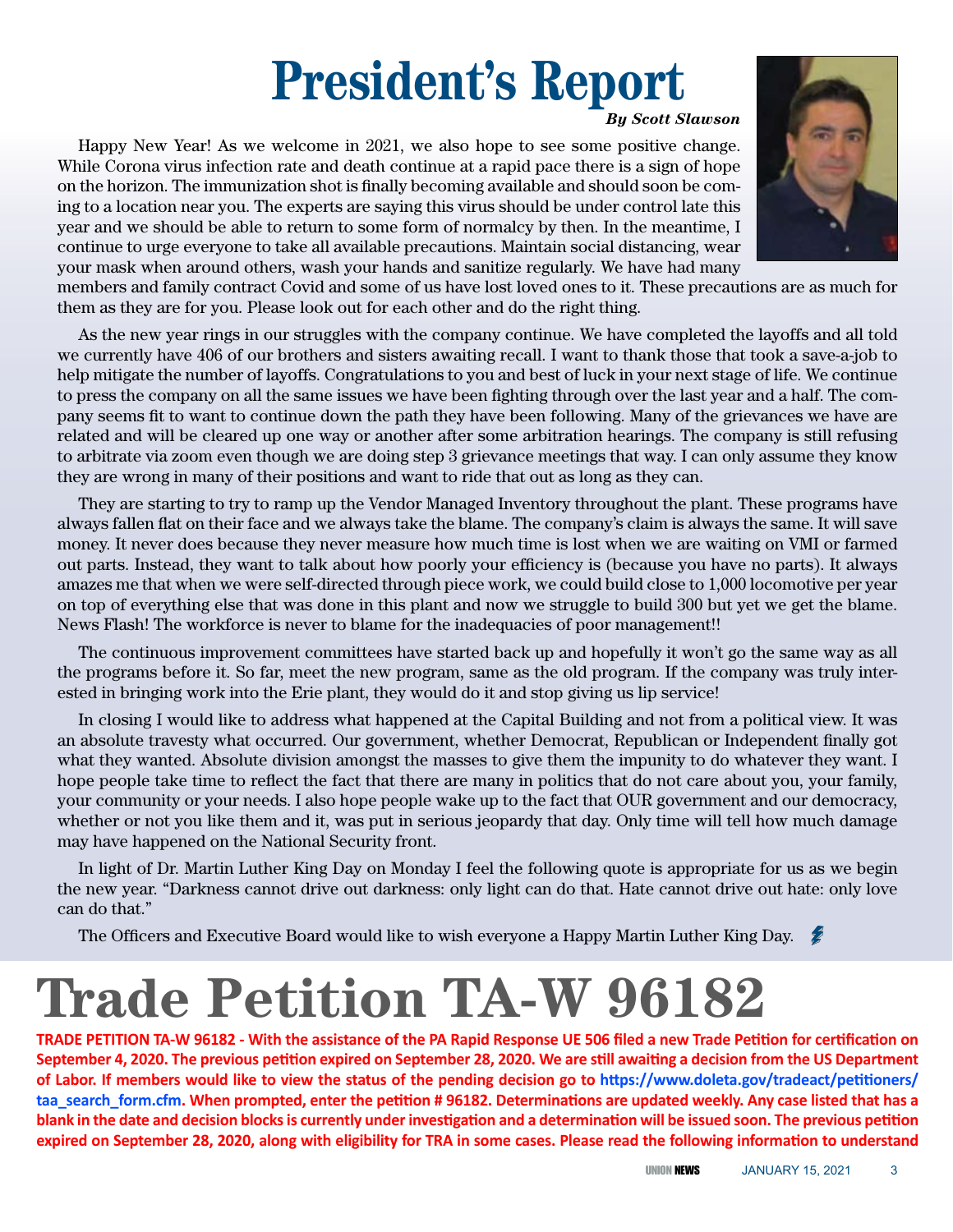**qualifying separations for TAA and TRA and the impact on benefits eligibility.**

**Note: Please call your elected representatives local offices' and request their assistance in gaining approval of our latest Trade Petition TA-W#96182.**

**Senator Bob Casey, Phone: (814) 874-5080 Senator Pat Toomey, Phone: (814) 453-3010**

**Congressman Mike Kelly, Phone: (814) 454-8190**

#### **"Separation" categories as they apply to TAA and TRA.**

**Duration of the Separation**. (Total or Partial Separations)

- **Partial Separation** Reduction of work hours and wages below 80% of average wages and hours.
- **Total Separation** Lack of work layoff of 7 or more consecutive calendar days.

#### **Total or Partial Separation occurs with regard to the TAA petition coverage dates or timeline**.

Regulations require the state agency to look back all the way to the petition impact date for a Total or Partial Separation and a regular UC claim that the worker either opened, had already opened, or could have opened and use that to establish the TRA Weekly Benefit Amount.

Within the petition coverage dates, we can have a **First Separation, Most Recent Total Separation, First TRA Qualifying Separation** and **Most Recent TRA Qualifying Separation.** 

- **•** First Separation: The first one which occurs within the certification period of a certification of group eligibility for TAA benefits. This separation can be *either a Total or Partial Separation*. This means that a worker may establish eligibility for TAA benefits (other than TRA and RTAA) with either a Total or Partial Separation from adversely affected employment covered under the certification. *The First Separation need not be a "Qualifying" Separation (defined below) to establish eligibility for TAA benefits, with the exception of TRA*. At least one Total Separation is required to establish RTAA eligibility.
- **Most Recent Total Separation:** This is the Total Separation that has occurred most recently within the petition certification period. The Most Recent Total Separation may or may not be a "TRA Qualifying Separation". **The Most Recent Total Separation is important because it establishes all of the time-based deadlines associated with TAA.**
- **• First TRA Qualifying Separation:** This is the First Total or Partial Separation that occurs in the petition coverage period that qualifies the worker for TRA. In order to be a TRA Qualifying separation, in the 52-weeks, preceding the Total or Partial Separation, the worker must have 26-weeks in which they earned \$30 or more dollars *from the certified employer* AND *was entitled to (or would be entitled if they applied) unemployment insurance for a week within the benefit period (1) in which such Total or Partial Separation took place, or (2) which began (or would have begun) by reason of the filing of a claim for unemployment insurance by such worker after such Total or Partial Separation;* Some of the 26-weeks of work can be substituted if the worker was on workers comp or "employer authorized leave". **The First TRA Qualifying Separation is important because it established initial eligibility for TRA, and sets the TRA Weekly Benefit Amount.**
- • **Most Recent TRA Qualifying Separation:** This is just the most recent separation that meets the requirements mentioned above. **The Most Recent TRA Qualifying Separation is important because it establishes the "eligibility periods" the worker can receive TRA. For Basic TRA- 104-weeks from The Most Recent TRA Qualifying Separation, additional TRAthe 78-week period beginning with the end of the 104-week Basic TRA period and finally Completion TRA the 20-week period beginning with the end of the 78-week additional TRA period.**

**Example 1:** If a recalled worker has Total or Partial Separation due to a "TLOW", and attempts to open a UC claim and is determined not financially eligible, this scenario can be a **First Separation**, but it is not a **TRA Qualifying Separation.** Even if the worker had the required 26-weeks in the previous 52-weeks, at the time of separation there was no entitlement to regular UC with which to establish the TRA Weekly Benefit Amount.

**Example 2:** If a recalled worker has a Total or Partial Separation due to a "TLOW" and opens a UC claim that may be totally based on earnings with employer(s) other than GE, or is based on earnings from GE and other employers, BUT the worker does not meet the "26-weeks in the previous 52-weeks" test, this scenario could also be a **First Separation,** but even though the worker was financially eligible for UC, it will not establish a **TRA Qualifying Separation** because the worker did not meet the requisite "26-weeks in the previous 52-weeks" test for TRA.

So, a Total or Partial Separation can establish eligibility for all TAA benefits with the exception of TRA, in order for a Total or Partial Separation to also be a TRA Qualifying Separation, the worker must meet the "26-weeks of work with the certified employer in previous 52-weeks" and must also establish entitlement to regular UC, already have an unexpired UC claim at the time, or could have established entitlement to UC at the time, had the worker filed a claim.  $\mathcal{L}$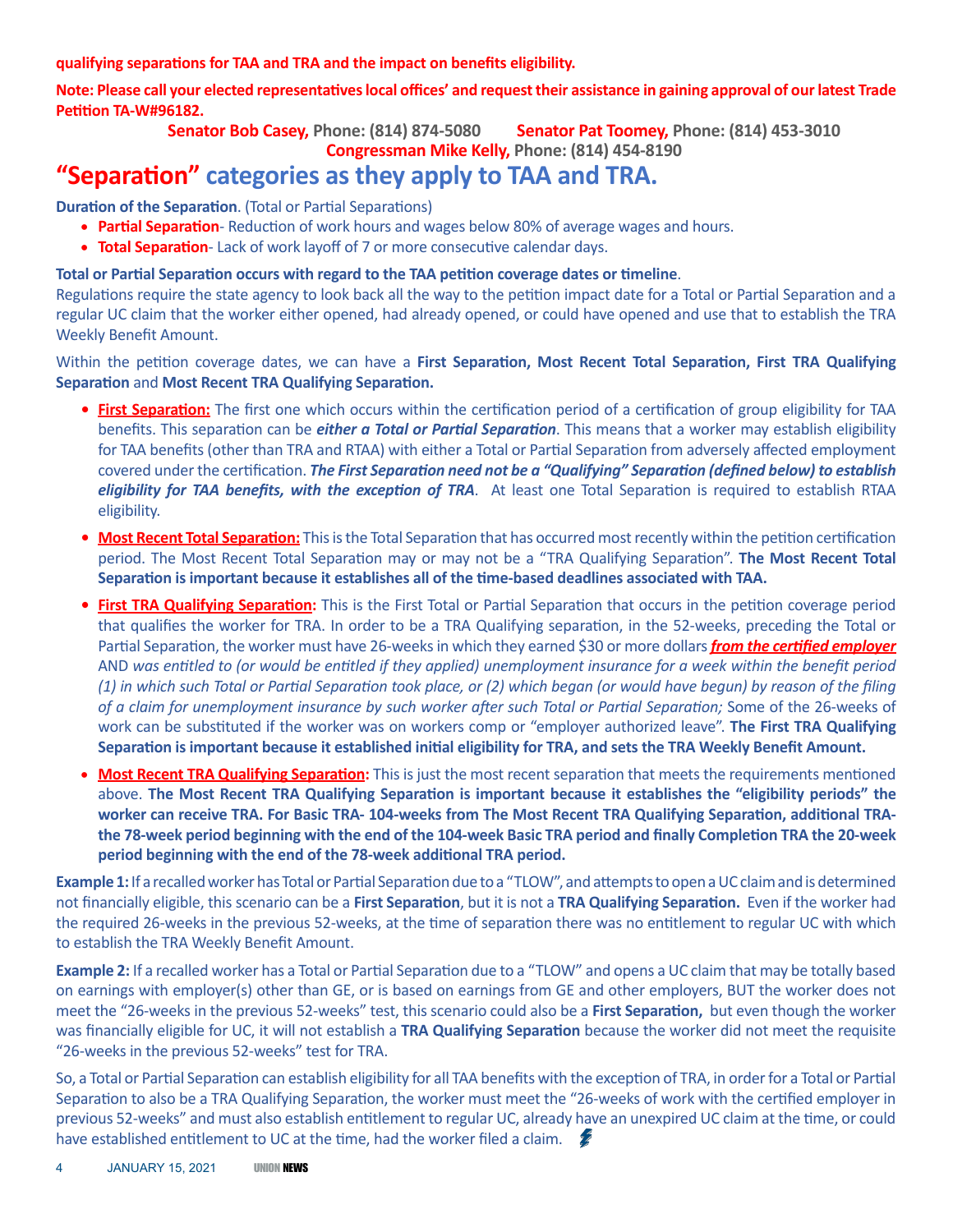

# **UE Local 506 Retiree's** *Congratulations!*

**Congratulations to the following members who retired or accepted a save a job in 2020. The Local would like to wish them the best of luck in retirement. Thank you for your dedication, you will all be greatly missed.**

**2020 Retirees**

#### Dale Mitchell Melvin Johnson Bob Herrick Anthony Borelli Odis Hamilton Christopher Chizewick Joseph Cicero Donald Ensbrenner William Federowicz David Felix Tim Hershelman Kevin Hirz Brian Long Jeffrey Morgan Matthew Ryan Jeffrey Stankiewicz Timothy Wallace Donald Engman Dave Allgeier Samuel Troup James Wisniewski David Rhines David W. Brown Vincent Saraceno Morris Hyde Frank Italiani David Greer Tod Peters Wayne Blankenship Albert Sabol Terry Benson Timothy Penfield Ceola Russell Renae Toup

#### Jams Carullo Jeffrey Zahner James Duchnowski Thomas Astemborski William Dillen Kenneth Rosenquest Paul Martin Jeffrey Rumzie Louis Rosswog Michael Reyda Kevin Maston Robert Knight Michael Feiler Steven Bojarski Thomas Bobrowicz Matthew Banta William Wayand Pat Snider Peter Curry John Thur Clifford Stover Ronald Tuberson Ross Russo Richard Davis Timmy Hart Jason Kaday Jeffrey Jeska Cindy Rose Anthony Majczyk William Payne Mark Vantassel Norma Kent Thomas Kostreba Kenneth Leuschen

Doug Monroe John Rankin Myra Yokoff Michael Warhola Eric Smith Gerry Majersky Matthew Stoops Patricia Thomas Becky Eccles Cinda Walter Darlene Jones Steve Hyzer Gregory Walk Danial Wykoff Richard Flemings Lori Rewers Mark Sonney Robert Waterhouse Kevin Weed Richar Lebow Michael Rudzinski James Ayers Douglas Ballman Barry Bateman Joseph Buterbaugh Tammy Droney Charles Easton Timothy Ellsworth James Genis David Glowacki Paul Grubbs Allen Hemme Douglas Henry Robert Hess

Kevin Ireland Russell Johnson Michael Omelian David Krol Kenneth Moore Mary Ransom David Samsel Benedict Scheck Robert Sulecki Charles Vogel Mark Watson Willie Willcott James Young Mark Allgeier Richard Cooper Eric Kosack David Bork James Haynes Glen Palmer Craig Vandervort Michael Peterson Michael Rowan Philip Wroblewski Michael Jelinek Stevenson Blanks John Hall Brian Hepler Thomas Bendure James Cavicchio Doug Deiner Barbara Hill Randall Lawrence Edward Sterling William Hammerman William Dawson